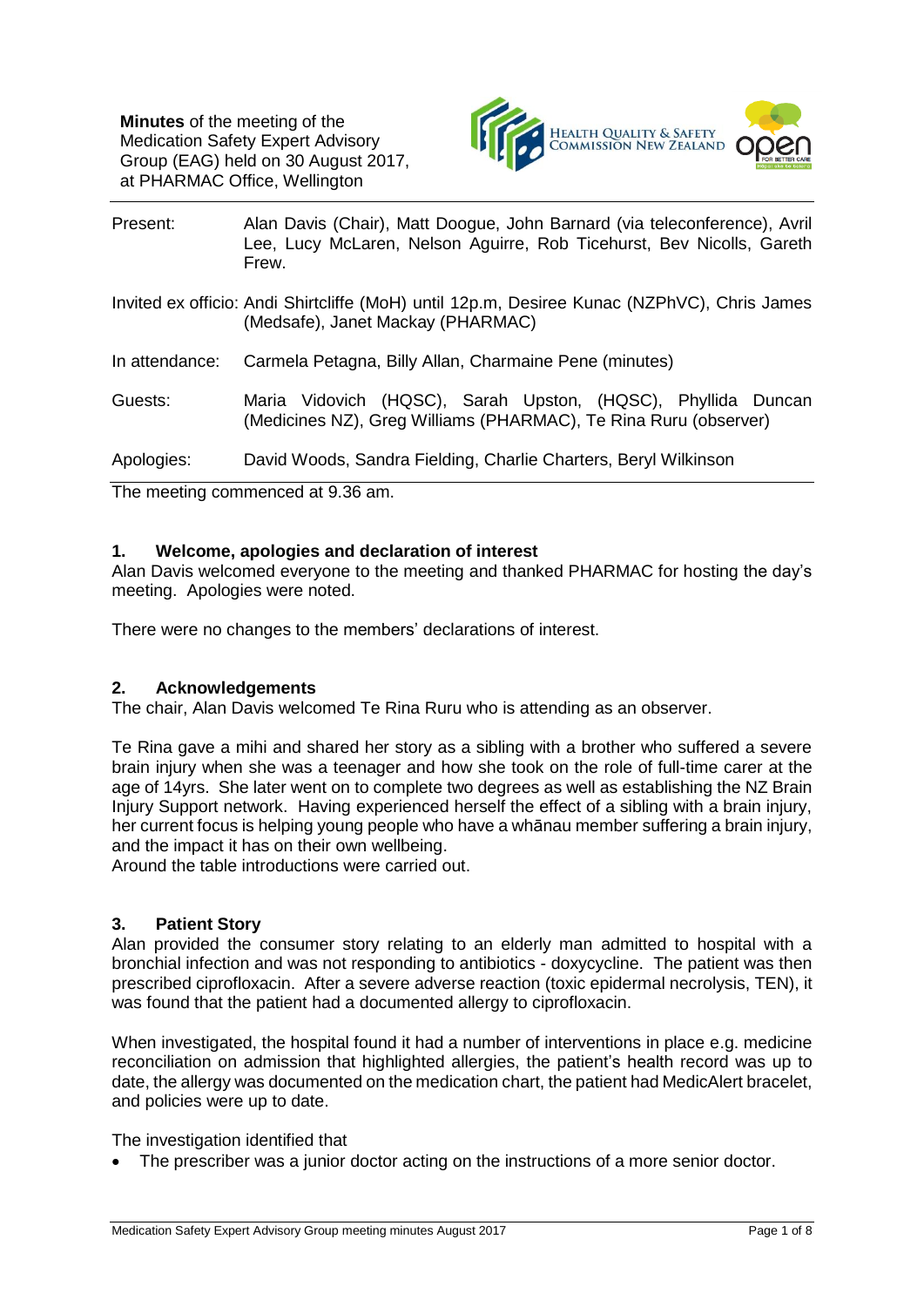- There was a culture that the 'senior knows best', with a lack of critical thinking. It was acknowledged that the system does not always accept challenges.
- There was a generally a poor understanding of the risk (the previous allergic reaction was also TEN).
- There was an assumption that the prescription was correct and multiple policies/procedures were not followed. For example, laboratory form did not include the allergy and microbiology approval to use ciprofloxacin was not sought.
- The prescriber received oral directions (telephone) from a consultant and as a result the consultant did not see the medication chart nor asked for an allergy status.
- The event occurred during the first day of the doctors strike and the junior doctor had no prior experience / history with the patient and did not read the notes.
- Nursing staff administered the medicine without questioning the allergy status shown on the notes and chart.

It was acknowledged that

- Electronic prescribing is not the full answer, as alerts can be over ridden.
- There is a relaxed attitude to allergy information as it is often not valid or reliable.
- People who raise concerns need to be supported, perhaps with a named 'trusted' senior person to go to.

Recommendations from case included;

- To undertake an allergies campaign to promote awareness
- Staff directly involved received education / training
- The Patient story to be shared

#### **4. Minutes of 08 March 2016 meeting.**

The minutes were confirmed as a true and accurate record.

Moved: Bev Nicholls Seconded: Lucy McLaren

There was a query relating to para 20, on if the document 'Recommendations for the safe administration of intrathecal chemotherapy and intravenous vinca alkaloids in NZ' has been distributed within the sector?

Andi and Billy explained that:

- The document 'Evaluation of Current Practice for the Administration of Intrathecal Chemotherapy & Intravenous Vinca Alkaloids' was developed by the New Zealand Hospital Pharmacists' Association (NZHPA) and published by Quality and Safe Use of Medicines (SQM) in 2007.
- The NZHPA is currently updating the guidance it is still in early draft.
- The review to date has been confined to pharmacists at the major cancer centres.
- There are some aspects that the review group require wider input on there are quite varying opinions on some of these.
- There is acknowledgement that there needs to be engagement with the broader 'oncology' community in the guidance review.
- NZHPA is engaging with the cancer team at the MoH to see how best to take this forward, and where this might sit within the Ministry's priorities to inform where we go next with the guidance review.
- Final sign off will be through the NZHPA Executive and the Commission (MSEAG).
- **5. Action list update** (see also Appendix 1; separate document)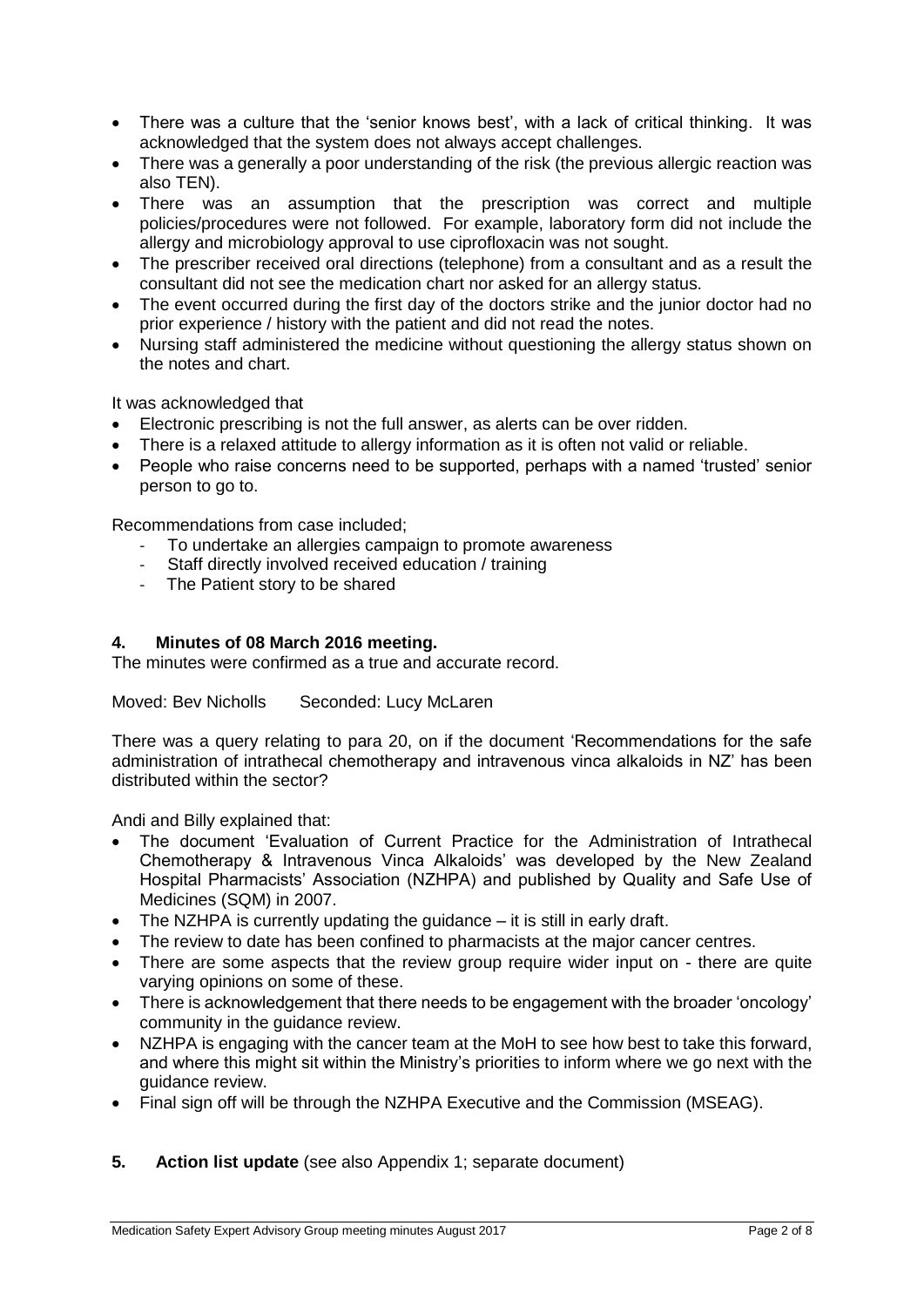### **6. Serious Adverse Events – policy update** (Sarah Upston, Specialist, Adverse Events Learning Programme, HQSC)

Sarah noted it was the first catch up since the policy has been published. She noted that she had spoken to the members in November 2016 when the policy was draft and invited the member's feedback. The key changes to the policies were;

- Increase in consumer focus
- Stronger emphasis on governance
- Flexibility in review methods
- Introduction of 'Always report and review' list

The policy should be read in conjunction with the guidance document and resources. The policy and resources will be reviewed periodically and updated. The members were invited to consider what medicine harm they want to include on the always report and review list.

- Action: To support the members in this, Billy is to circulate the always report medicine event lists from other jurisdictions.
- Action: To be discussed at the November EAG meeting.

Discussion noted the potential duplication in reporting between the Commission's serious adverse events, CARM and MERP. This had been acknowledged by the programme team and Billy advised that he and Sarah share information between them on medications adverse events.

It was also noted that while an event is notified in Part A (within 15 working days from the event date), there is not always the closing of the loop with the completion of Part B (which is the summary findings and should be submitted within 70 working days of an event) should the event be subsequently withdrawn or downgraded from a SAC 1 or 2 event. Also the severity code in Part A may change upon further analysis in Part B.

In addition, it was noted that definition of a 'near miss' in the policy was inconsistent with the international definition applied to medicine events. This feedback had also been provided during the Serious Adverse Events policy review.

Action: Rob Ticehurst to send to Sarah, via Billy, further feedback on the definition of a 'near miss' for consideration at the next policy review.

### **7. MERP** (Desiree Kunac)

The MERP report for quarter 2 (1 April to 30 June), 2017 had been circulated with the agenda. MSEAG discussed several events.

The members discussed a potential for harm event due to two different strengths of levothyroxine oral suspension being in use (NZ standardised formulation 25microgram/mL and 15microgram/mL). EAG agreed that this issue should be signalled wider within the sector. The Compounding Advisory Group are aware of the issue and are working to resolve it.

It was noted that if the NZePS was fully functional that this would then support the ability for the sector to extract and analyse community dispensing data (to ascertain what strength of levothyroxine suspension are being prescribed and dispensed). The group agreed that the requirement for the NZePS data to be available for analysis, and the need for clear governance and leadership be raised at the senior executive level within the MoH. The members therefore, agreed that a letter on behalf of the EAG be sent to Director General, Chai Chua, highlighting the requirement for NZePS data to be made available.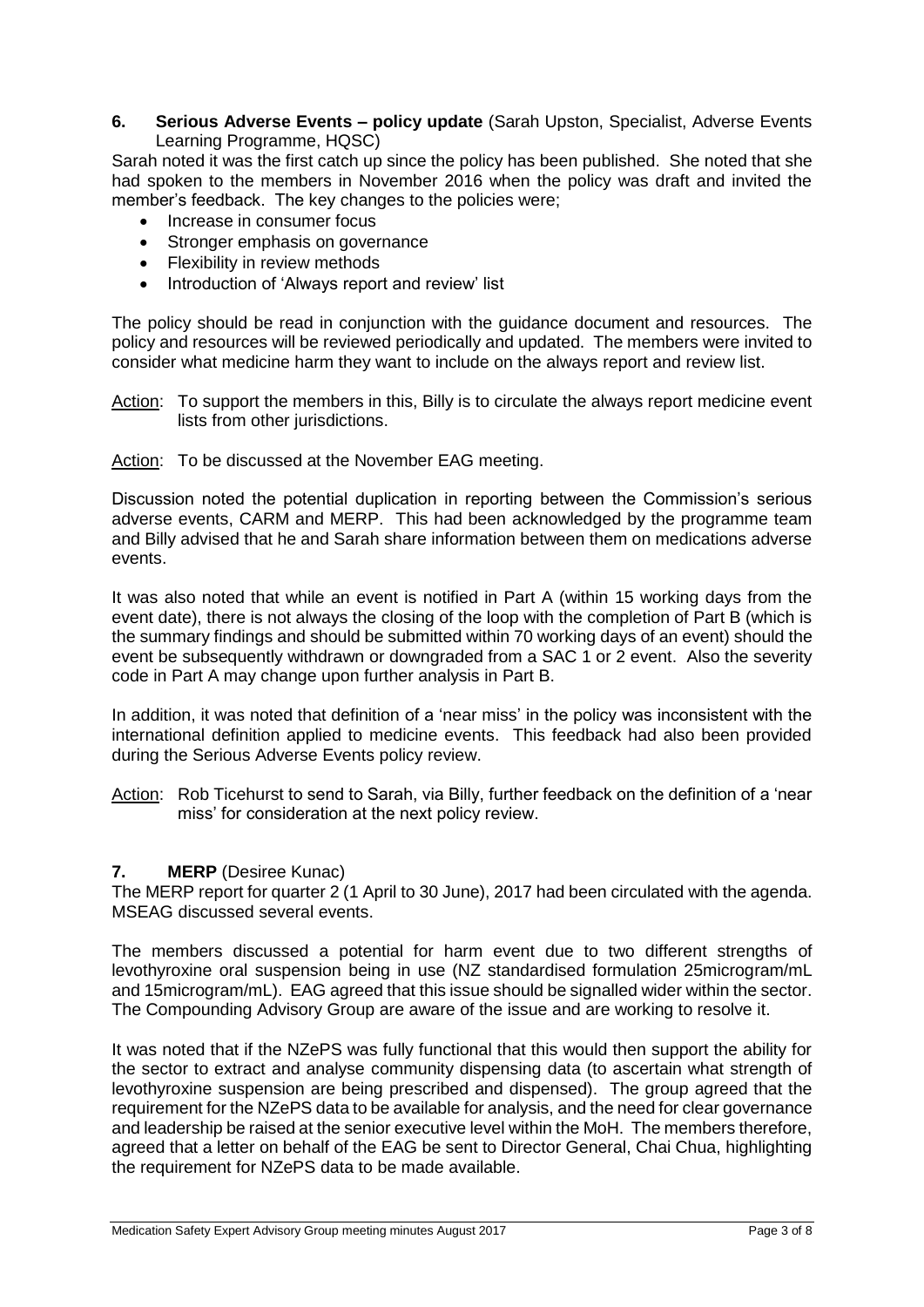*Postscript Carmela subsequently spoke with Medicines Management Digital Services national product manager, Charlie Charters, who advised that this is being considered as part of the broader approach being taken on the eMedicines programme, the risks / lost opportunities, and NZePS is a crucial part of this approach. Charlie advised that MSEAG should not take any action at this time, pending updates on issues from MoH.*

An event of serious harm with co-prescribing of warfarin and aspirin in a high risk patient. It was noted that this medicine combination is highlighted in the Commission's Atlas of Healthcare Variation polypharmacy domain, with a four-fold variation in prescribing across New Zealand. The Atlas is being updated. It was agreed that the Commission (health intelligence) be invited to the next EAG to provide an update on the Atlas polypharmacy domain update.

Action: The Secretariat to send an invitation to the health intelligence hub to attend the next EAG to provide an update on the Atlas polypharmacy domain.

Another potential for harm event was discussed, where look-alike sound-alike name confusion contributed to ciclosporin being dispensed when cyclophosphamide was prescribed. It was noted that MERP had received 5 other similar reports, and that the Pharmacy Council has been advised.

The MERP report highlighted a cluster of events with Vitadol C. These related to the dose being delivered as 'drops' rather than 'mL'. Vitadol C is supplied with a dropper, not an oral syringe, and oral syringes are not funded. The chair suggested that a working group be established, or support be provided to an existing organisation, to review the delivery devices available for liquid paediatric does administration. Item to be discussed at next EAG (under working groups).

Action: To discuss the need for a liquid medicine delivery device working group at the next EAG.

In the meantime, MERP to write to Karicare (the manufacturer of Vitadol C) to see if they can change to a more appropriate dosing device such as an oral syringe, or add a dose mark to the dropper.

Action: MERP – Desiree Kunac, agreed to write to Karicare on the error.

The chair acknowledged the receipt of a letter of response from Novo Nordisk dated 28 August 2017 and their comprehensive reply to the issues raised with them on safety concerns regarding NovoRapid FlexPen and NovoMix-30 FlexPen. Four of the five changes proposed by MERP and PDA (Pharmacy Defence Association) had been accepted by Novo Nordisk. However, Novo Nordisk are not considering a name change for their insulins.

The HDC has made adverse comment on dispensing errors resulting from confusion over look-alike sound-alike insulin names. It was agreed that the Secretariat, with MERP and the PDA (should they wish to participate), should write to the HDC explaining the favourable results of this systems approach to reducing dispensing errors and patient harm.

Action: MERP and the PDA (should they wish to participate), to write to the HDC.

### **8. Medicines New Zealand** (Phyllida Duncan – Technical Advisor)

Phyllida Duncan addressed the EAG on behalf of Medicines NZ CEO – Graeme Jarvis. Phyllida provided an overview of the organisation. The voluntary organisation represents an industry of private companies who are engaged in research, development, manufacture and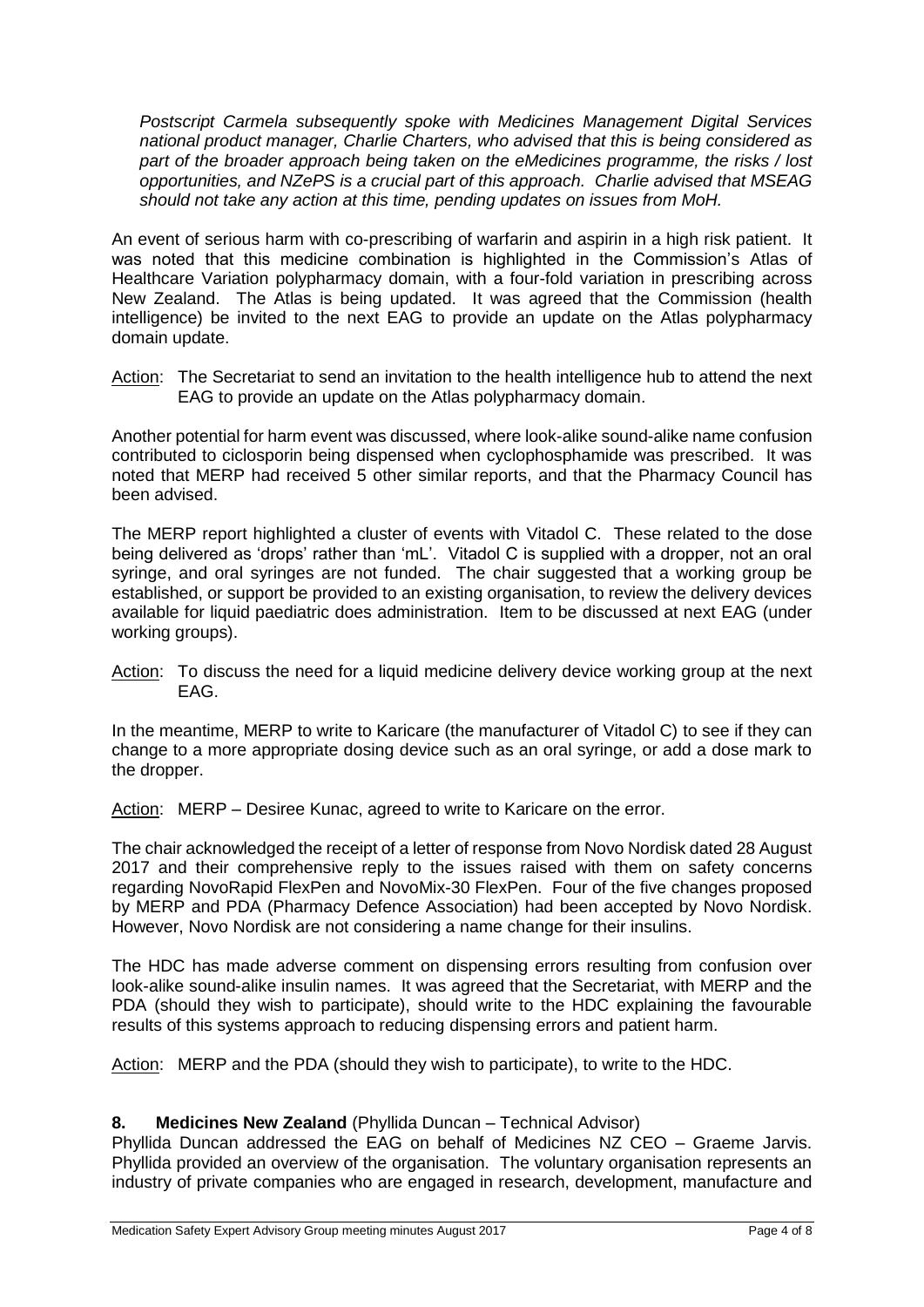marketing of prescription medicines. Their aim is to demonstrate the value of medicines in the healthcare system and ensure optimal access to innovative medicines with a focus on pharmaceuticals innovation. The organisation position's itself as a partner in the health sector in maintaining good health of all New Zealanders.

The members discussed the issue of labelling and getting standardisation on certain products. Phyllida, advised that the majority of their member companies are international and therefore New Zealand is a small part of a global supply chain and where any change New Zealand may require has to fit with the company's overall market stakeholders. This also means that decision-making can take time as any labelling recommendations from New Zealand have to be escalated from the local office to the international headquarters. The member companies follow international best practice guidelines, such as those of the Medicines and Healthcare Products Regulatory Agency (MHRA; UK) and Therapeutic Goods Administration (TGA, Australia). The companies individually report any adverse events through CARM.

Phyllida observed the plethora of online pharmacies and counterfeit medicines on the global market. Phyllida noted the WHO estimates 50% of medicines for sale online are fake with an annual death toll of one million.

Medicines NZ have undertaken collaborative information-sharing workshops with key stakeholders such as MoH, PHARMAC, and Medsafe. Phyllida advised that if there are any product specific issues to talk directly with the company concerned (and Medsafe).

Medicines NZ gave an open invite to contribute to their newsletter. The Secretariat to contact Medicines NZ on potential newsletter topics.

Action: The Secretariat to forward information on Patient Safety Week and the Dr. Mike Hamilton workshop series for possible inclusion in a Medicines NZ newsletter.

The chair thanked Phyllida for coming to speak to the group.

**9. PHARMAC** (Greg Williams, Manager Procurement and Contracts and Janet Mackay, Manager Implementation Programme)**.**

PHARMAC discussed their annual tendering process to supply products. They advised that suppliers must be registered in New Zealand. They confirmed that there is a transition process when moving from one like product to another.

New listings come from funding proposals from a variety of sources e.g. suppliers, clinicians, clinical groups and patient groups.

Requests for proposals (RFPs) are conducted for potential products.

Greg invited the EAG to inform PHARMAC of products that do cause issues, so they can note it particularly when they undertake the tendering process. Safety issues are also considered by one of PHARMAC's subcommittees (Tender Medical Evaluation Subcommittee).

The Chair thanked Janet and Greg for their presentation to the EAG.

### **10. Patient Safety Week (PSW) Update: November 5-11 November 2017** (Marija Vidovich, Communications team, HQSC)

The theme of patient safety week 2017 is 'Let's Talk Medicines'. The members were given a presentation showing the resources for Patient Safety Week which are available online for ordering. The resources are free (funded by ACC and the Commission). Marija noted that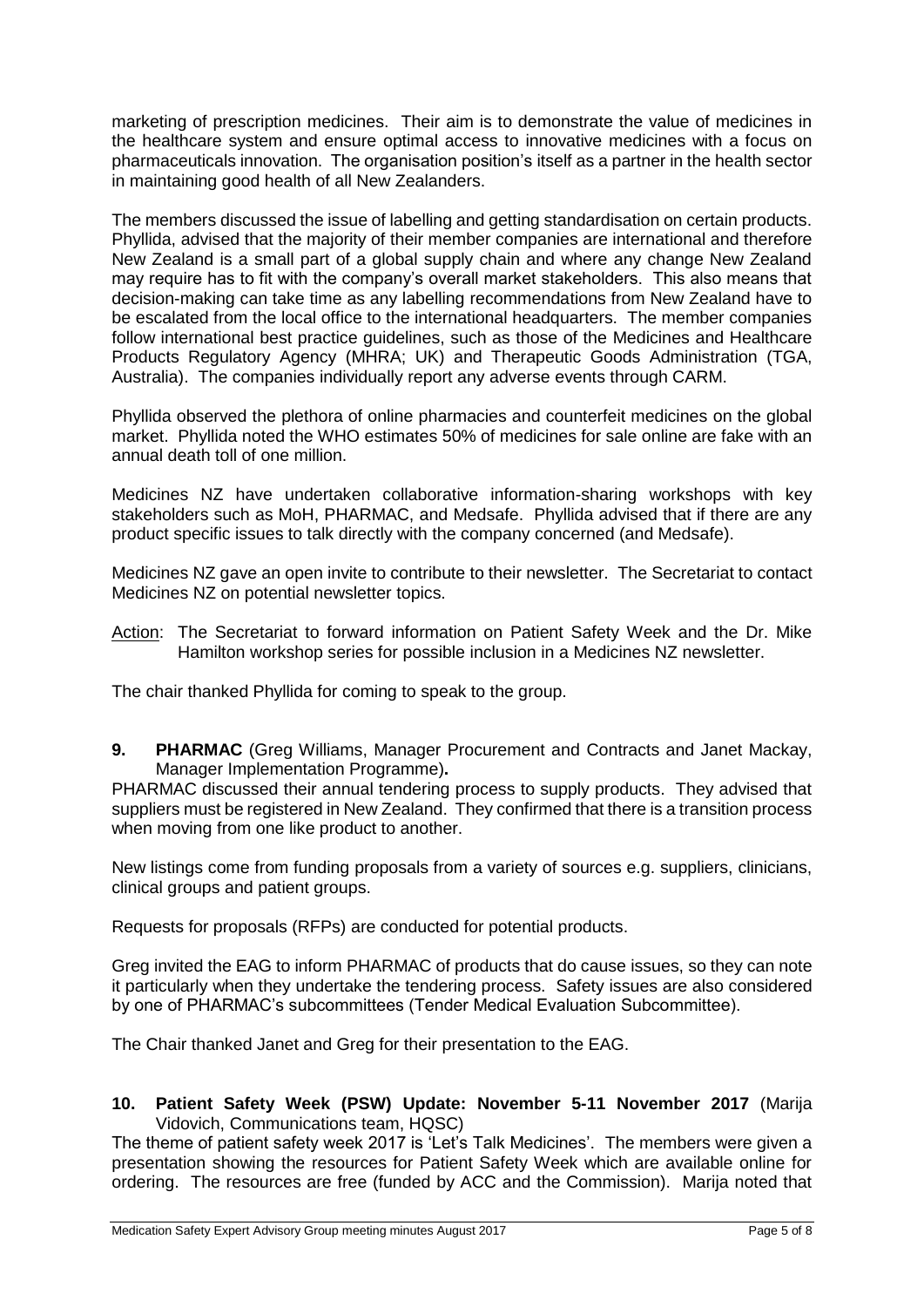the resources had been consulted on. The target audiences included Māori, Pasifika, and Chinese population groups. There is also 'branded' paper bags for pharmacies to put a consumer's medicines into.

The members provided positive feedback and hoped the representational cartoon figures showing female/male, young adult/adult versions of a clinician and consumer would continue to be used in the long-term.

Marija advised that emails had gone out to the sector and on the website about the resources as well as via stakeholder networks e.g. Pharmacy Guild, Practice Managers Network.

The Chair thanked Marija for their speaking to the EAG

**11. International Speaker – Michael Hamilton** (Billy Allan, Medication Safety Specialist) Billy provided an update on the regional workshops to be held in Auckland, Hamilton, Wellington and Dunedin over the period 30 October – 03 November 2017. Registrations are now live on the Commission's website and emails sent to key stakeholder groups.

It was noted that the workshops linked into the WHO Global Challenge and are titled 'Medication without harm - how will New Zealand rise to the challenge?'

It was noted that the WHO Geneva Office had only one dedicated staff working on the global challenge and despite enquiries there doesn't seem to be a designated member in New Zealand spearheading the challenge here. Alan noted the key themes for the global challenge being; transitions of care, polypharmacy and high harm medicines which fits with the medication safety programme of the Commission.

# **12. Safe use of opioids update** (Avril Lee, Clinical Lead)

Avril, advised of a recent internal team workshop held in August which was attended by Mary Seddon for expert advice. Mary was a co-author of a recent high harm medicines paper published in the NZMJ that reviewed DHBs data collected using the adverse drug reactions (ADE) trigger tool. The findings supported that opioids remains one of the highest area of harm in hospitals.

Avril, noted that the workshop, was a discussion on taking the information we have from the collaborative and from the recently released paper and going back to the drawing board on what is the most appropriate measure to use in hospitals to reduce opioid related harm. A toolkit (change package) is being worked up by the medication safety specialist advisor which will be consulted on within the sector.

There has been proactive engagement with a number of DHBs to encourage using the bundles from the How-to Guide. With the change package being developed incorporating, the OIC and OIVI bundles and aspects of the adverse drug event (ADE) trigger tool it is intended that this change package be piloted with willing DHBs.

A second workshop will be held (the next day) in August to progress the discussion on a potential quality safety marker (QSM).

And finally, Avril said that the programme is also interested in engaging with DHBs who are looking at opioids prescribed on discharge.

### **13. Programme update**

13.1 **ACC update** – Carmela Petagna. The programme team has had a meeting with Peter Jansen and Dee Young from ACC on their medication harm numbers and have since been provided a treatment injury report. ACC noted that medicines related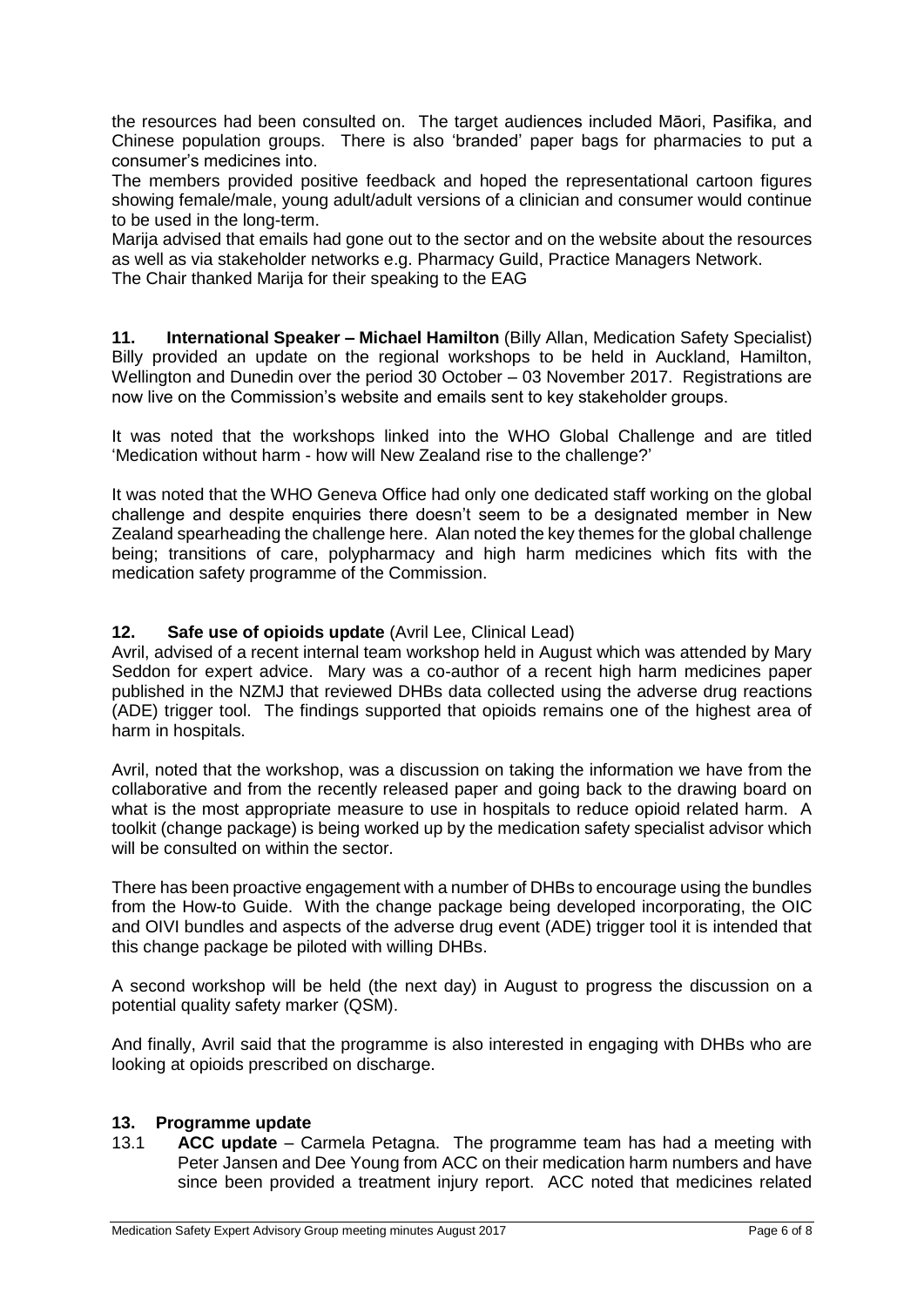events are small compared with overall harm claims. Carmela said that there is an opportunity to work with ACC on providing education to health professional on submitting claims as it was noted by ACC that approximately half the claims submitted are declined. There is also potential to work with ACC on allergies and drug reactions and the programme is keen to continue to talk and engage with ACC on these matters. She noted that ACC were sponsors of Patient Safety Week and have a speaker session on the four regional workshops featuring Michael Hamilton.

- 13.2 **eMR definitions workshop** Billy Allan. The workshop was held 21 July 2017 and focussed on refining the definitions. Discussion was also held on possibly introducing manual as well as electronic markers. Gareth expressed interest in this tool being transferable to a new software – MedMan. However, eMR is not available in its current form and discussion is occurring with Orion (vendor). It was also noted that MedMan is not suitable in its current form for hospital use.
- 13.3 **Medication safety regional workshops** Allan Davis. The workshops were a series of discussion with those working on the coalface on the issues around medication safety practice and systems. Alan noted that there is strong feedback that the sector would like these workshops to continue. He also noted that the sector wanted a Quality Safety Marker for opioids. The workshops also identified leadership potential for future engagement and capacity building.

The Northern regional medication safety working group has been reinstated and have a meeting scheduled 5 September 2017 which Alan would be attending as the Northland DHB representative. He also noted that there is representation from both secondary and primary organisations.

13.4 **Aged Residential Care** – Billy Allan. Phase two testing of the hybrid chart is now complete. The recommendations from this testing are being progressed in discussion with Toniq. Once finalised the chart with a training guide is to be distributed to the aged care sector supported by HealthCERT, MoH. While it is noted that a significant number of residential facilities are moving to an electronic chart there is still value in releasing the resource for those small facilities that chose to continue to use a manual charting system.

# **14. Northern Region Adverse Drug Reactions and allergies** (Rob Ticehurst).

Rob Ticehurst chair's the group and he provided an update to the EAG. ADR and allergies is a longstanding problem across the country and where there is minimal sharing and no standardised reporting system. The region has been waiting on an update to the national medical warning system (NMWS) but this has not eventuated. However, there remains a desire by the Northern Region to continue with a regional effort to standardise ADR and allergy early warning reporting. Their work may provide the proof of concept for the rest of the country. Rob showed an example electronic reporting form. Concerto upgrade will facilitate sharing and this is an opportunity. Overarching principles include:

- standards based e.g. NZULM, SNOMED CT
- HL7/FHIR for data messaging
- $\bullet$  keep it simple
- single national repository.

Next steps, the development of a Concerto reporting form - finalise October 2017 and discussions with MoH and vendors.